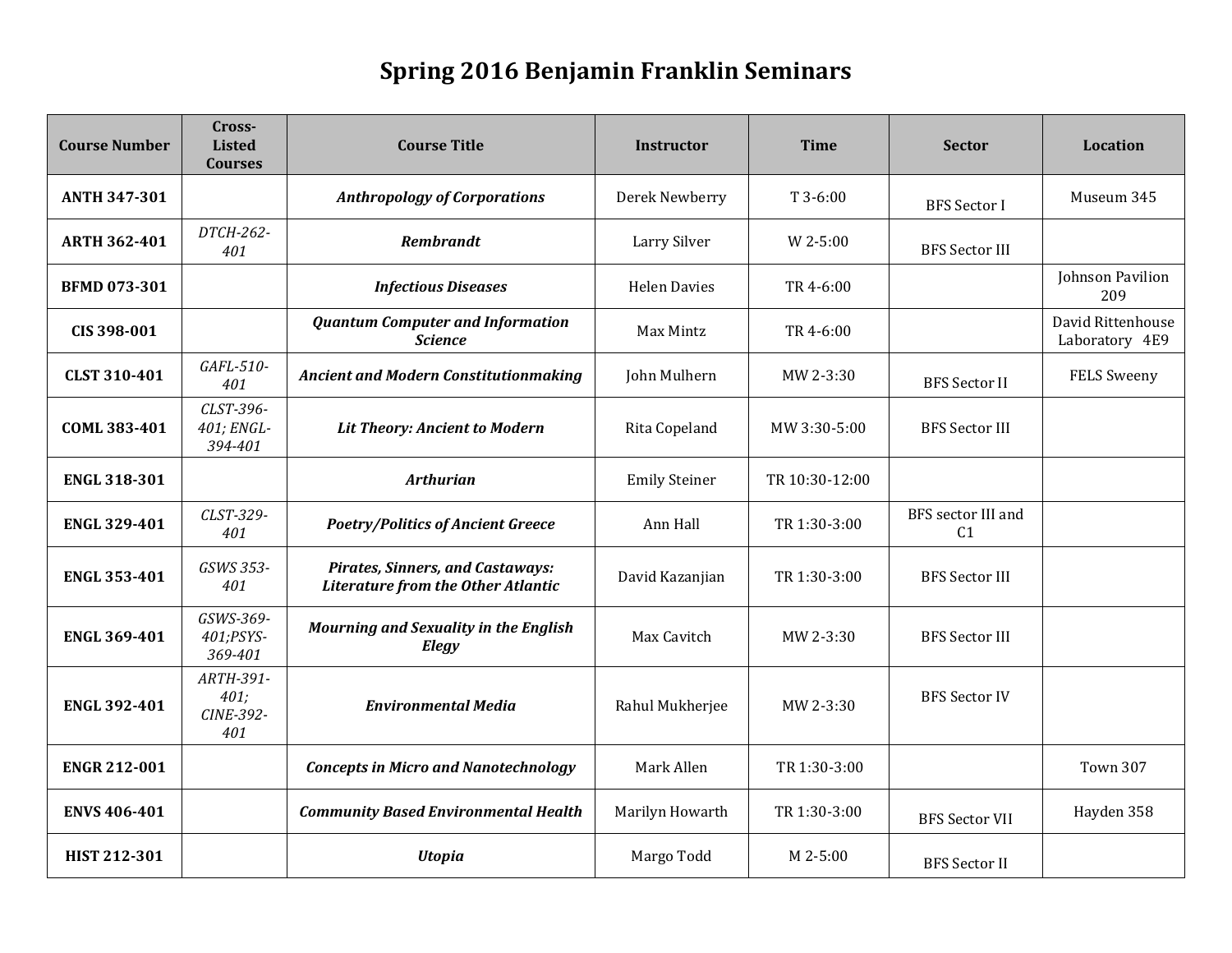## **Spring 2016 Benjamin Franklin Seminars**

| <b>Course Number</b> | Cross-<br><b>Listed</b><br><b>Courses</b> | <b>Course Title</b>                                                                                           | <b>Instructor</b>                         | <b>Time</b>                                          | <b>Sector</b>                             | <b>Location</b>                    |
|----------------------|-------------------------------------------|---------------------------------------------------------------------------------------------------------------|-------------------------------------------|------------------------------------------------------|-------------------------------------------|------------------------------------|
| HIST 214-301         |                                           | <b>American Protest</b>                                                                                       | Steve Hahn                                | M 2-5:00                                             | <b>BFS</b> Sector II                      |                                    |
| <b>ITAL 333-401</b>  | COML-333-<br>401; ENGL-<br>323-401        | <b>Dante's Divine Comedy</b>                                                                                  | Marina Johnston                           | TR 1:30-3:00                                         | <b>BFS</b> Sector III                     | Williams 27                        |
| LGST 101-301         |                                           | <b>Introduction to Law and Legal Procedure</b>                                                                | Gwendolyn Gordon                          | TR 10:30-12:00                                       |                                           |                                    |
| LGST 210-301         |                                           | <b>Corporate Responsibility and Ethics</b>                                                                    | <b>Thomas Donaldson</b>                   | MW 9-10:30                                           |                                           |                                    |
| <b>NELC 244-301</b>  | NELC-544-<br>301                          | <b>Reading Ancient Mesopotamia</b>                                                                            | <b>Stephen Tinney</b>                     |                                                      | <b>BFS</b> Sector III                     |                                    |
| NELC-454-401         | <b>JWST-320-</b><br>401; JWST-<br>520-401 | <b>Spirit and Law</b>                                                                                         | Talya Fishman                             | TR 3-4:30                                            | <b>BFS</b> Sector II                      |                                    |
| <b>PHYS 171-301</b>  |                                           | <b>Honors Physics II</b>                                                                                      | A.T. Charlie Johnson                      | MWF 10-11:00                                         | Sector VI and QDA                         | David Rittenhouse<br>Laboratory A6 |
| PHYS 171-302         |                                           | Lab                                                                                                           |                                           | $T$ 3-5:00                                           |                                           | David Rittenhouse<br>Laboratory    |
| PHYS 171-303         |                                           | Lab                                                                                                           |                                           | R 3-5:00                                             |                                           | David Rittenhouse<br>Laboratory    |
| <b>PSYC 070-001</b>  |                                           | <b>Psychology of Food</b>                                                                                     | Paul Rozin<br>Naomi Arbit<br>Matthew Ruby | T 1:30-4:30                                          | <b>BFS</b> Sector V and<br><b>BFS QDA</b> | Solomon B35                        |
| <b>RUSS 202-401</b>  | COML-204-<br>401                          | <b>Tolstoy</b>                                                                                                | <b>Tom Dolack</b>                         | TR 4:30-6:00                                         | <b>BFS</b> Sector III                     |                                    |
| THAR-275-402         | <b>URBS-274-</b><br>402                   | <b>Theater Workshop: Public Art,</b><br><b>Performance, and Community</b><br><b>Engagement</b>                | James Schlatter                           | TR 10:30-12:00                                       | <b>BFS Sector III</b>                     |                                    |
| <b>URBS 178-401</b>  | AFRC-078-<br>401; HIST-<br>173-401        | <b>Urban University Community Relations:</b><br><b>Faculty/Student Collaborative Action</b><br><b>Seminar</b> | Ira Harkavy                               | W 2-5:00                                             | CDUS                                      | <b>MELL 514</b>                    |
| WH-150-301,<br>302   |                                           | <b>Research: Design Fundamentals and</b><br><b>Applications in Business</b>                                   | Cathy Schrand                             | Section 301: MW<br>$10:30-12:00;$<br>Section 302: MW |                                           |                                    |